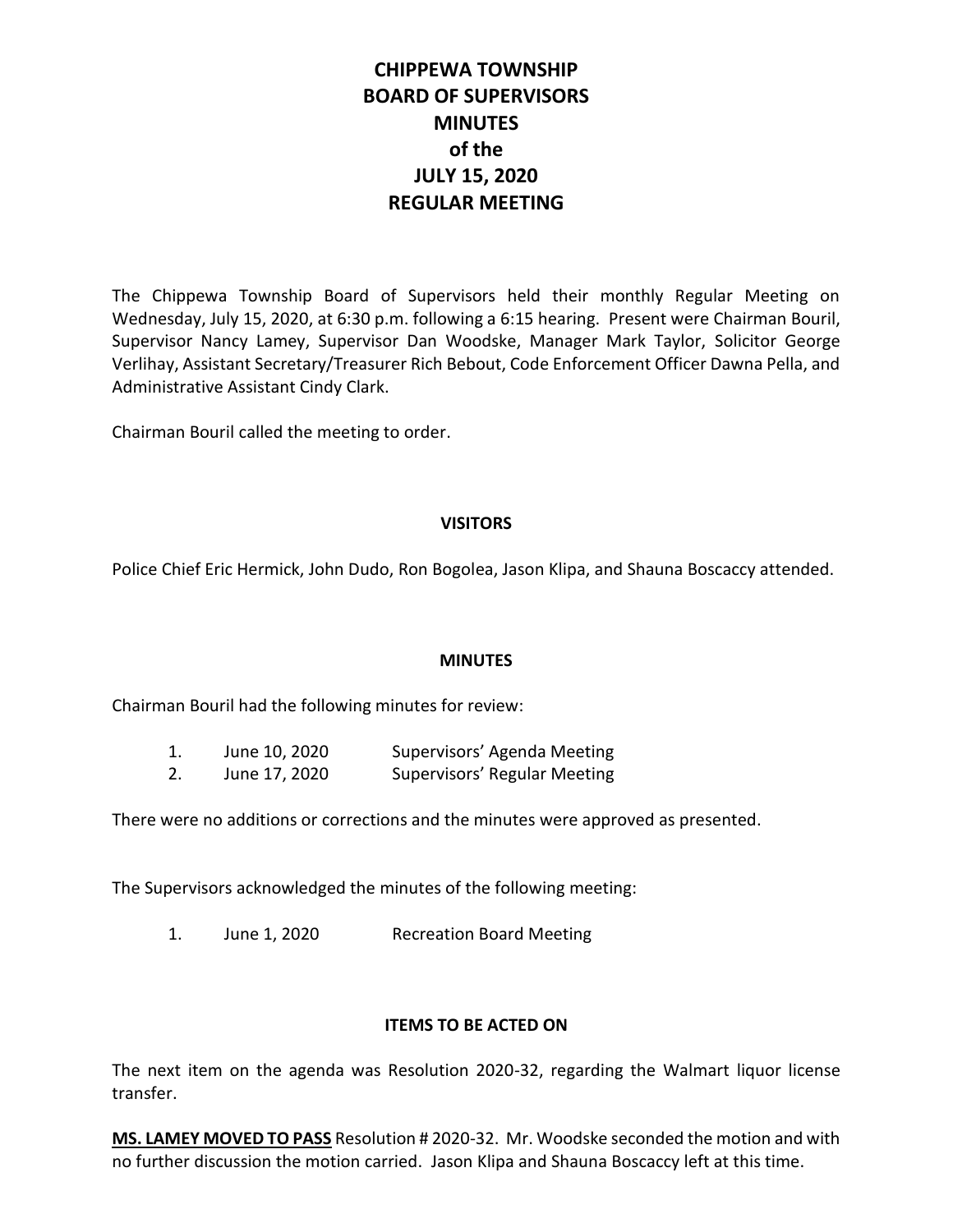# **REPORTS**

Chairman Bouril had the following reports for review:

- 1. Financial Report
- 2. Police Department Report
- 3. Road Report
- 4. Wage Tax/OPT Report
- 5. Real Estate Tax Report
- 6. Zoning Report
- 7. Code Enforcement Officer's Report
- 8. Fire Report

#### **MANAGER'S REPORT**

Manager Taylor had the following items listed on the agenda for discussion:

1. Darlington Road Paving Project:

Manager Taylor reported that the bid opening was held last week and Youngblood Paving won with a bid of \$241,770. He reviewed all of the documents, everything was in place, he signed the paperwork on behalf of the Township, and forwarded the information to them.

#### 2. Wright Fields Playground:

Manager Taylor said that with the shades added, the new cost of the playground from Burke would be \$57,589.20. He said both he and Mark Hoenig recommend getting this playground. He indicated that he can get things ordered for spring and added that payment will not be due until spring. A "Coming Soon" sign will be ordered. He asked the Supervisors for their acceptance of this proposal.

**MR. WOODSKE MADE A MOTION TO MOVE FORWARD** with the Wright Fields playground project. Ms. Lamey seconded the motion and with no further discussion the motion carried. Manager Taylor thanked the Supervisors for their vote to proceed with this project.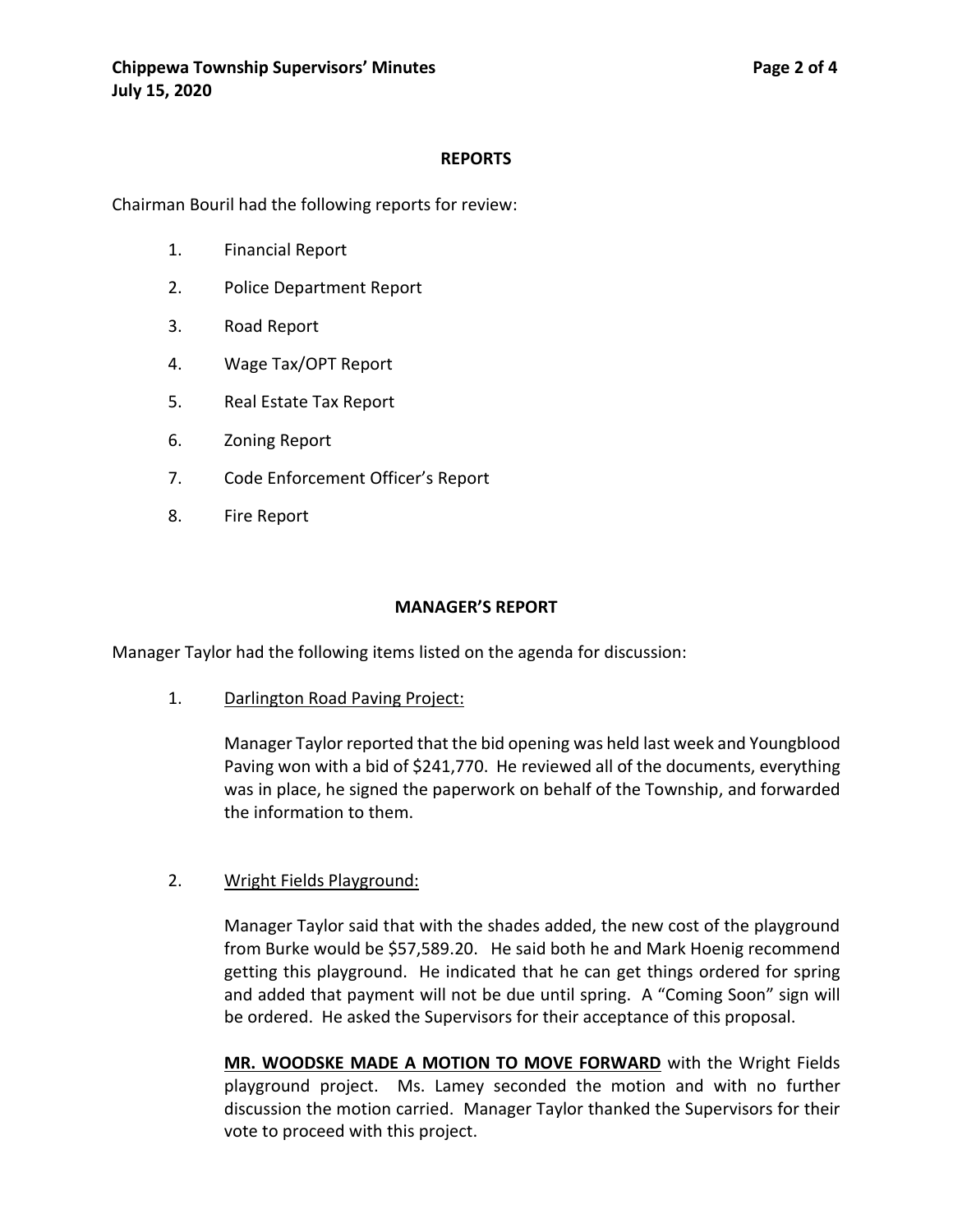#### 3. Sanitary Authority Charter Extension:

The Sanitary Authority is asking that the Township extend the charter 50 years, to the year 2070. He had provided the Supervisors and Solicitor Verlihay with information on this. He said that the Supervisors can meet again on this subject next Tuesday or Wednesday.

# 4. Chippewa Trails Construction Update:

Manager Taylor said that a meeting was held here on Wednesday afternoon that was attended by the engineer, developer, and Sanitary Authority. They are clearing now and work on the retention pond will begin in a few weeks. He said that he and the Solicitor have been working on this. The proposed developers' agreement was provided to them. They will review it and get back to the Township.

#### 5. Veterans Park War Memorial – John Dudo and Ron Bogolea:

Ron Bogolea explained that his desire to have this war memorial began when his grandson, Dylan Elchin, was killed in Afghanistan. His grandson joined the special operations unit of the Air Force after he graduated from high school. Mr. Bogolea wants to have a different type of memorial to honor our fallen and to honor our Veterans. He wants to erect removable storyboards to tell the stories of nine local military men and rotate them with other communities. (Hopewell, Brighton Township) His group is working with Legacies Alive who is handling all of the money and the funds will be available before the project begins. He would also like to have a patio of bricks to tie the community to this project. Families can honor veterans by ordering the bricks with their names or other patriotic words on them. John Dudo also spoke, mentioning that the artwork was designed by a Chippewa resident. He said the cost will be approximately \$20,000 but there will be no cost to the Township.

The Supervisors were provided a phone number to call if they have questions.

Mr. Dudo and Mr. Bogolea would like the approval of the Supervisors in order to proceed with the designing and the fund raising for the project.

**MS. LAMEY MOVED TO APPROVE** placing the war memorial as outlined by Mr. Bogolea and Mr. Dudo in Veterans Park. Mr. Woodske seconded the motion and with no further discussion the motion carried.